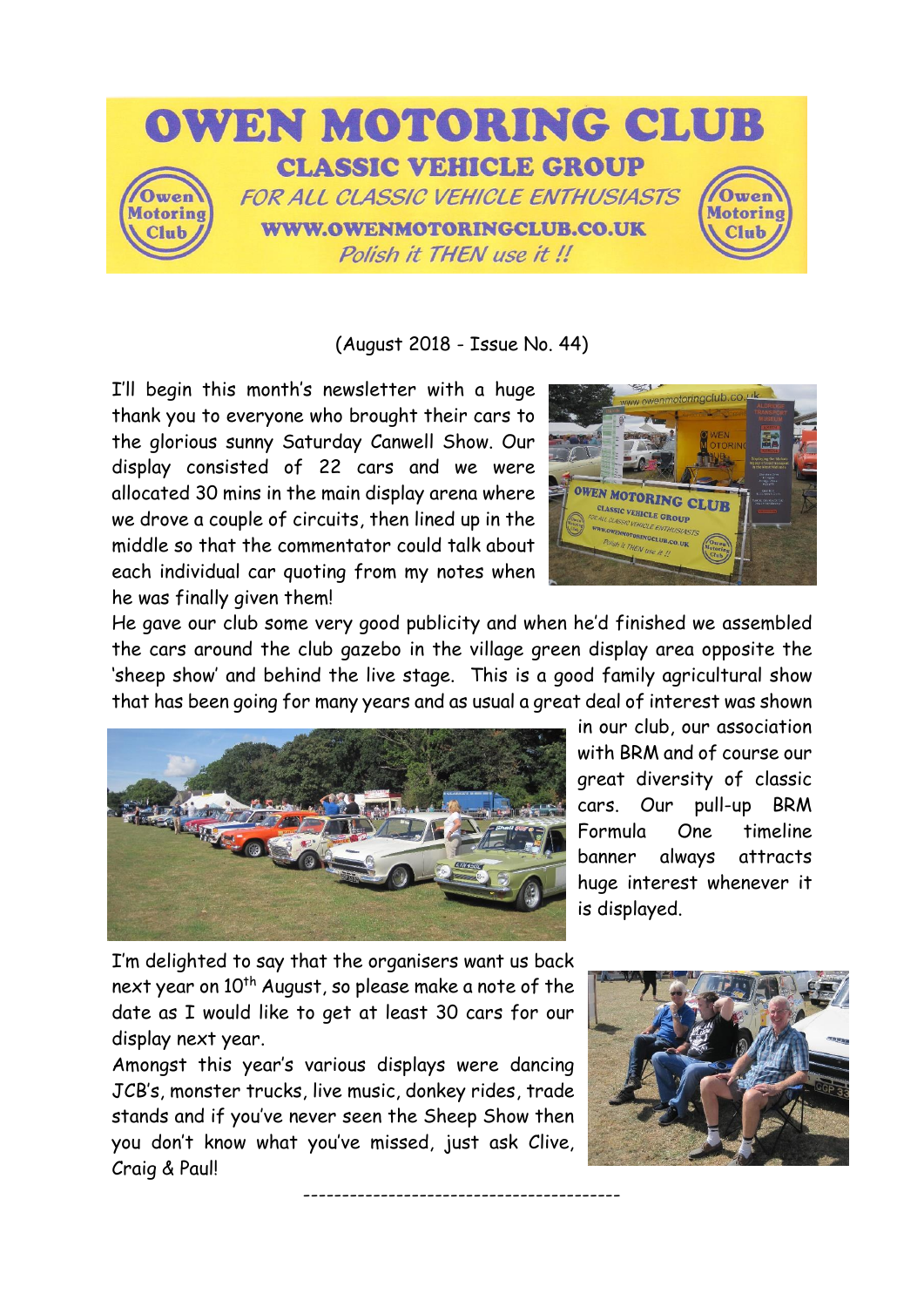Our 'Tony Matthews Classic Tour' roadbook is now practically finished and will be checked towards the end of this week before going to print. I'm pleased to say that entries are arriving daily through my letterbox and as of to-day the critical 30 cut-off number has been reached so that means only 10 more places left so if you are thinking of entering don't delay!



Derrick Wallbank (Escort Harrier Man!) has provisionally booked the private function room at 'Special Spices' located on the Newton Road, Great Barr for an Owen MC curry night out for Saturday 17th November. This room seats 45 but if he can't get enough names he'll alter the booking to tables in the main dining area for however many we need. So please if you are interested then send him a text message ASAP on 07966321333 together with numbers of seats needed. A copy of the menu, which does look good, is located here for those of you reading this on line<https://www.special-spices.co.uk/menu/>

-----------------------------------------

Derrick also still has a few spaces left for our club display at Himley Hall next Sunday 2<sup>nd</sup> September so again text him ASAP if you are interested in displaying your car.

-----------------------------------------------------------



On Sunday 29<sup>th</sup> July myself, Anton & Derrick managed to get an entry into the Severn Valley Railway Classic day and displayed our cars outside the engine house at Highley Station. Our applications went in at the beginning of

the year and we were told by Imp club member 'Dave the Van', who brought along his trusty Commer Van, that normally every station is crammed full of classic cars

-----------------------------------------------

but the forecasted wet weather seemed to have put a lot of people off this year. Displaying your car here gives you free train travel for the day and a cheap rate ticket for your passenger. Now that I'm on the list I'll copy next year's application form, when I receive it, and send it out to anyone who may be interested and contacts me in the meantime.

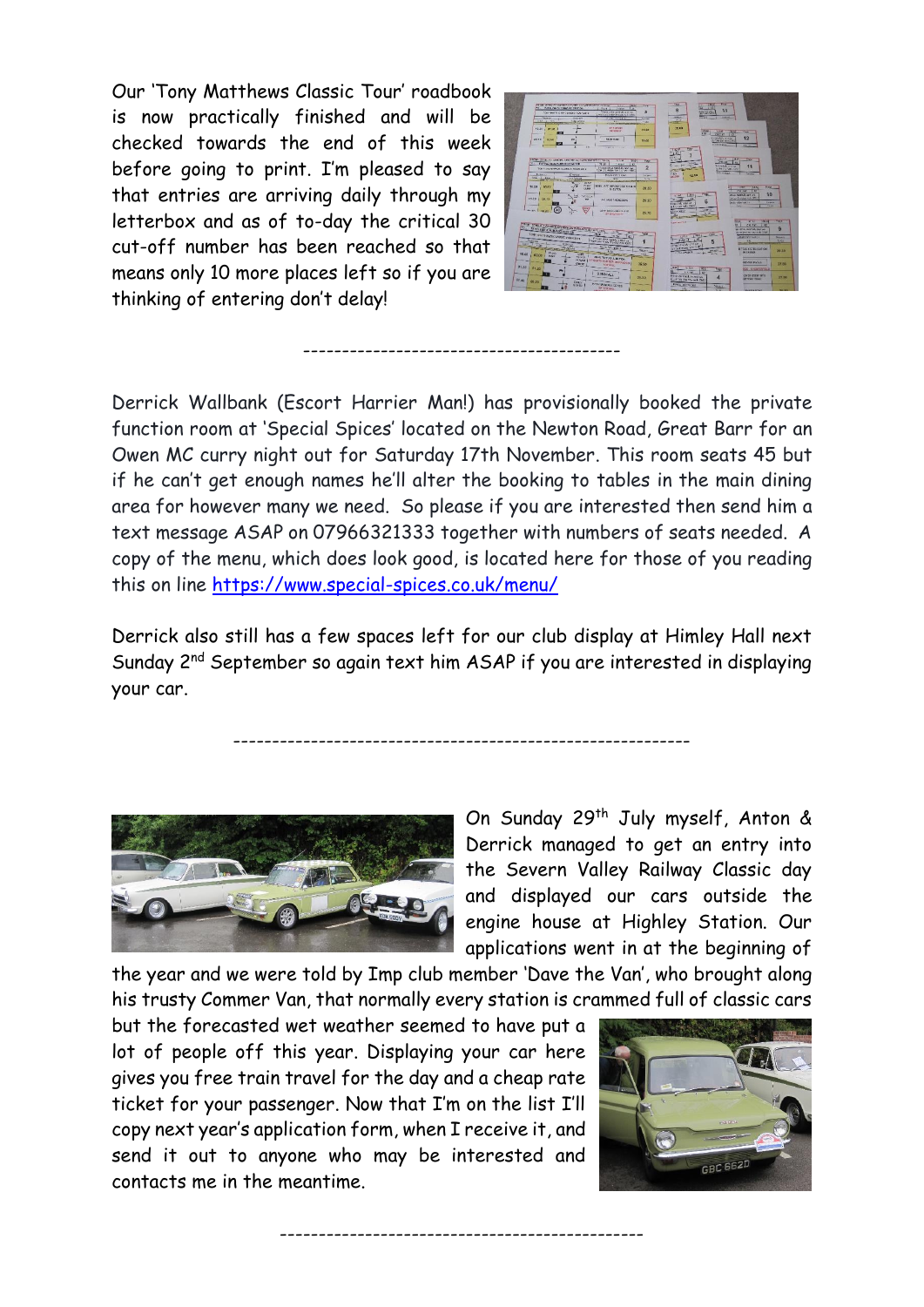Following the Himley Show we only have two more scheduled outdoor displays left this year which are the final open day at New Hall Mill on Sunday 9<sup>th</sup> September and then the Autumn Leaves Bus running day at the excellent Aldridge Transport Museum on Sunday 21<sup>st</sup> October.

If you fancy marshalling on a rally then our re-scheduled AGBO stages is on at Weston Park on 30<sup>th</sup> September, and if you are new to this then let Dave Allman know and he'll place you with experienced marshals.





## **2018 Local (ish) Classic Car Events**

(Red denotes events we have or are hoping to have a club stand at)

| <b>AUGUST</b>    |                                      | 23rd                     | Tony Matthews Classic Tour |
|------------------|--------------------------------------|--------------------------|----------------------------|
| 28 <sup>th</sup> | Fig & Olive, Middleton (6pm) OCTOBER |                          |                            |
| 28 <sup>th</sup> | Bosworth Water Park (6pm) 7th        |                          | Middleton Hall             |
| <b>SEPTEMBER</b> |                                      | $13^{th}$                | Curborough Breakfast Meet. |
| 2 <sup>nd</sup>  | Middleton Hall                       | $14^{th}$                | Ludlow Marches Tour (HRCR) |
| 2 <sup>nd</sup>  | <b>Himley Hall Show</b>              | 21 <sup>st</sup>         | Aldridge Transport Museum  |
| 8 <sup>th</sup>  | Curborough Breakfast Meet. NOVEMBER  |                          |                            |
| 9th              | New Hall Water Mill                  | 3 <sup>rd</sup>          | Autumn Leaves Tour (HRCR)  |
| $11^{th}$        | Fig & Olive, Middleton (6pm)         | $9^{th}/10^{th}/11^{th}$ | <b>NEC Classic Show</b>    |
| 25 <sup>th</sup> | Bosworth Water Park (6pm)            |                          |                            |

**[martinparkes518@btinternet.com](mailto:martinparkes518@btinternet.com)**

 **For all your classic and modern car spares in the Midlands** 



 **4 Cremorne Walk, Four Oaks, Sutton Coldfield, B75 5AL MOTOR SPARES** Telephone: 0121 308 6011  **[www.autacmotorspares.co.uk](http://www.autacmotorspares.co.uk/)**

**(See Bob, mention Owen Motor Club and get a friendly welcoming insult and maybe even some discount!!)**